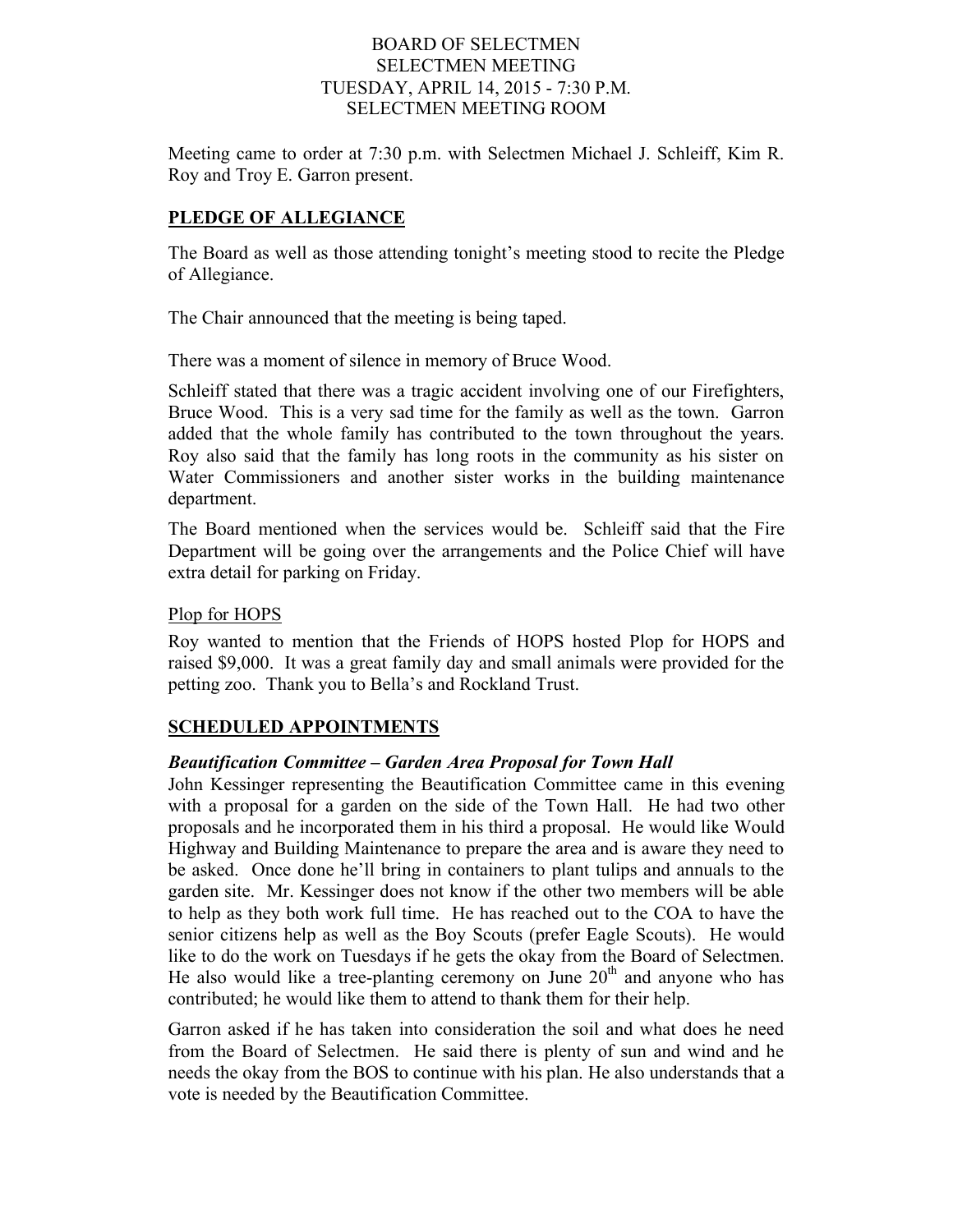Schleiff asked if the shape of the garden will be what it is right now and he said yes. In his proposal there will be loam and woodchips and Roy asked where the money would be coming from for that stuff and he said there is plenty in back behind water tower. She then asked if the proposal been voted by committee.

Jessica Raduc, committee member, said they voted and had a question about cherry tree and asked the Board what they would like to see. Mr. Kessinger asked a Dogwood, Rhododendron or Cherry tree.

Mr. Kessinger said that tulips, spring annuals are in containers and there needs to be vote from the committee to buy mums. Ms. Raduc suggested going to a nursery to look for a cascade of color throughout the year.

Mr. Kessinger continued to say that they need to talk with Mr. Elliott regarding some items and need the vote of the committee for pachysandra and grass.

Schleiff said that everything that has been presented is fine with him. Roy said that they need to keep in mind the maintenance of the garden. Garron suggested checking with the library about the layout of the garden over there and Mr. Kessinger said that he already has done that. He would like to plant a special tree and Schleiff said that there is a tree account and we can talk with Bob Badore as he is the Tree Warden.

Moved by Garron and seconded by Roy, the Board unanimously voted to send a letter to Gerry Elliott and Bob Badore that we have approved the third proposal from the Beautification Committee.

Roy added that the proposal is approved knowing that Gerry Elliott and Bob Badore be invited to your meetings.

Ms. Raduc said that they will keep the Board of Selectmen updated on what the committee decides.

# *SWMI Grant Update*

Russ Kleekamp, Engineer with GHD, came in this evening to update the BOS on SWMI project. He began by saying that they are in the second stage of the project which is a Feasibility Study on Stump Brook Dam. There are many people involved i.e stake holders, municipalities' and numerous state agencies. Much of the debates come back to the water levels and the operation of the sleuth gates. It is hard to get to the gates especially in the winter creating limited controls but when not accessed there is no controls. The grant is to have automated controls open and close the gates from the plant. There was kick-off meeting and a site visit with the city of Brockton, and the superintendent who runs the Silver lake treatment plant and they seem very much on board. This a fast moving grant and within a couple of months they expect to be done. Basically it is a report and it will identify what modifications need to be done to the dam. The report will set up the framework for the design and the cost. Based on the cost, we can put together grant strategy to help renovated and fix the dams. There is grant money out there to ease the burden. His intention is to have a draft report in a couple of months and address any comments then a final report with the hope next year to move into a design phase, which will take probably 6 months to a year.

Schleiff asked if there were any obstacles to get to the dam and he said it more or less the feasibility of operating the controls.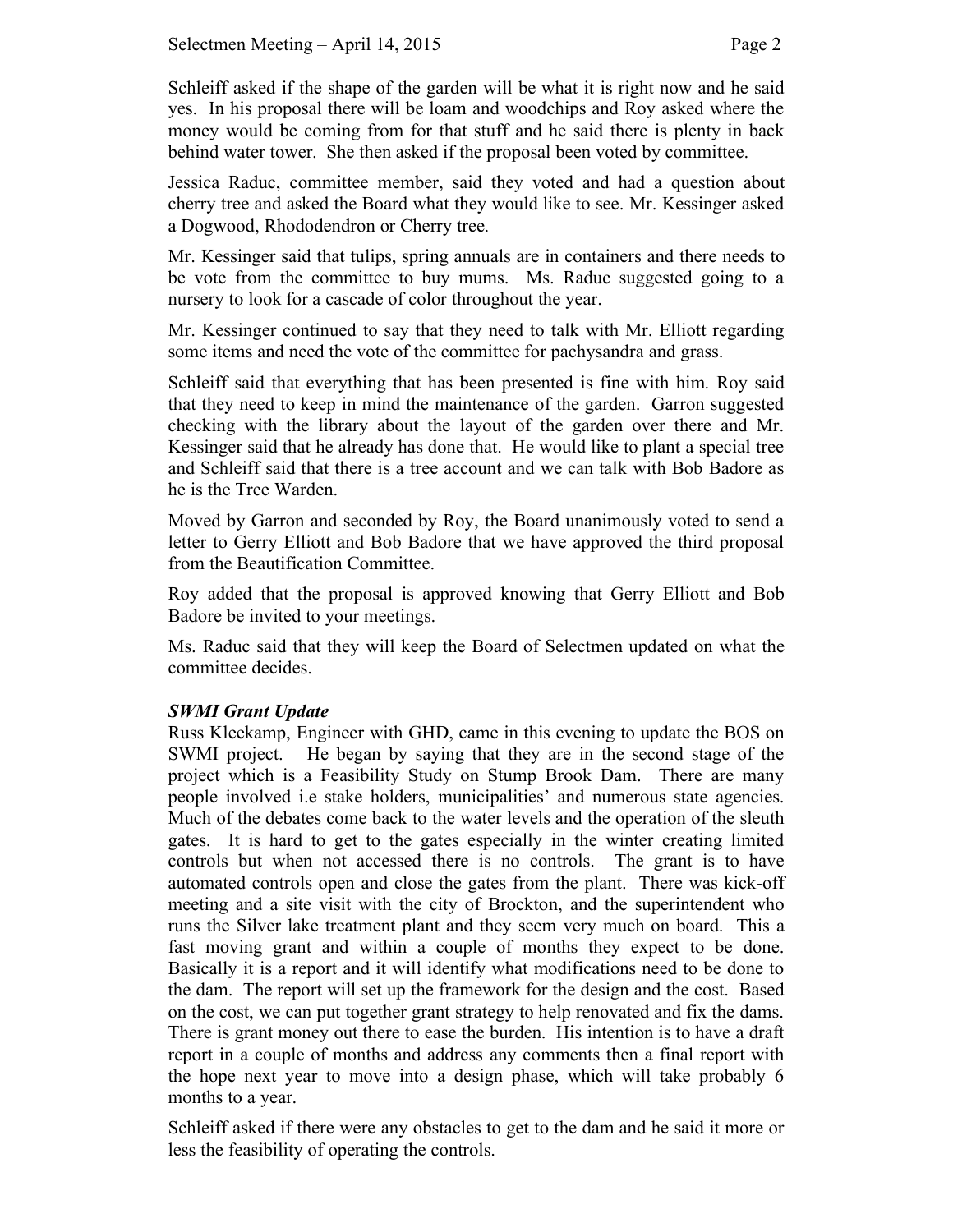Garron asked what the time table was for actually doing work and Mr. Kleekamp said if it is small project you could see construction of roughly 2 to 5 years and if it is a larger project it would be 5 years as there are many variables and it depends on the cost as well as coordination. Schleiff said that this could be advantageous seeing as we are dealing with multiples problems at the moment giving us time to take care of them before starting the project. In closing Garron said that they appreciate his efforts.

# *State Representative Thomas Calter*

Schleiff began by explaining that non-binding referendum from John Shiavone and a group of resident/parents has brought before the Board to put on the ballot and wanted to invite the Legislators in to enlighten them as to why they did so.

Mr. Shiavone explained that the intention is to give the residents a say on Common Core and to let the Legislators know how the residents feel and where Halifax voters stand. The ballot question is based on House 492.

Mr. Calter said that he attended a forum about a year and a half ago and at that time the presentation was short on data and he did not find it balanced. He continued to say that it was clearly an anti Common Core presentation as both side were not represented. There was no real data put forward at this forum but accusations of the writers of Common Core. He stated that Common Core was voted on by the Department of Education and not the legislators as part of the race to top program. He continued to that we can back out of the program and it is the will of the people. In addition he talked about pamphlet titled "Educating Student to Success" which is the other side of the issue as opposed to what was presented at the forum he attended last year.

Roy said that there is going to be two forums so there will be a balance of the information. We have the Department of education and then we have a group of people. The forums will be on April 29<sup>th</sup> May  $7<sup>th</sup>$ . Mr. Shiavone said that there will have great representation from both sides. Garron thinks it is important that public understands what Common Core is.

Mr. Calter then wanted to talk about his career as a business man and not a State Rep and what it means to Common Core. He said that there is a 5% unemployment rate in the State and said that there are more jobs requiring skilled work force that are empty right now then we have unemployed. He explained that our workforce is coming out of high school not prepared to work or go to college without remedial math and English and if they were to go to college they would have to go to a remedial program to become proficient in math and English.

He said that he does pro bono coaching work for high school graduates who are entering college or the workforce. He teaches them to engage and think outside the box and form an action plan. The biggest obstacle for them is critical thinking as they have passed the MCAS and by our current standards they are proficient and ready for college or the workforce but they cannot pass any questions that requires critical thinking and lack the capacity to think beyond standardized data. Many of these kids have hit the SAT's out of the park or belong to the National Honor Society; passed MCAS but do not know the next step that they want to take after High school. He continued to say that jobs are being filled by mid career people and not high school or college grads because they don't have the skills set. Neither did the mid career people but they had 20 years to develop them on the job.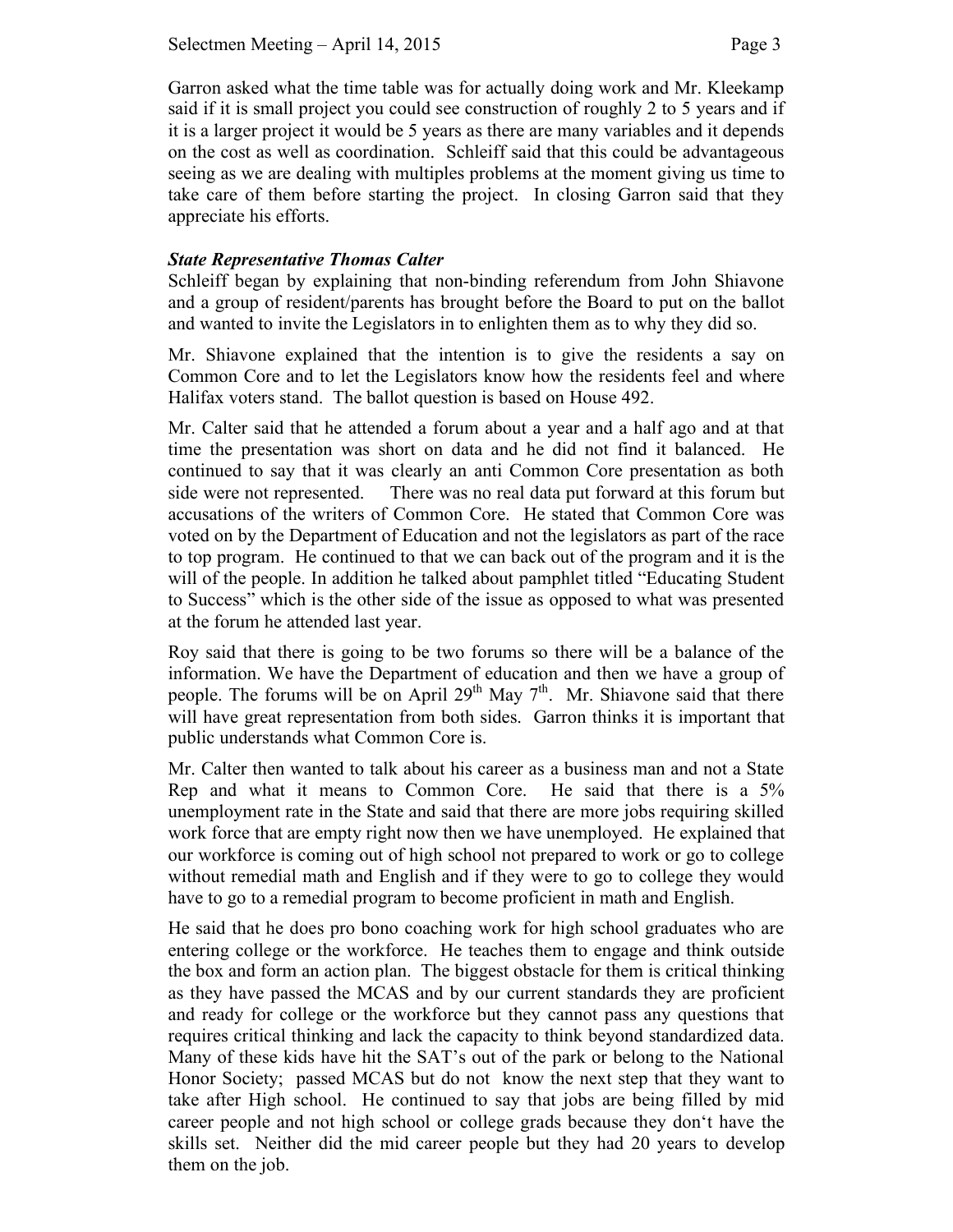Schleiff asked if the school programs could adjust and Mr. Calter said that Common Core is not a curriculum but a standard that they must meet. The questions are different as they will ask how they got their answer, in narrative form as opposed just answering it (i.e.  $4+4+4+4=16$ ), requiring them go beyond what the standardized answer is.

Mr. Calter said that there are many sides to this and Common Core helps you think outside the box as you want a student to be able to think things through with critical thinking. We have been teaching to the test so we get kids to pass the test but you can't ask them an open ended question because they will struggle to answer them. The kids who have great role models at home have been challenged so they are ones who can answer the questions but for the students who do not have that environment they have been taught to a test and have passed. He finds that a couple of months after graduation graduates come to him and he asks them why are you going to college and they reply because I need a college degree. He continued to say that years ago when you got a college degree you were promised a good job but now there is no more promise that you'll have the skills to perform at that job.

Schleiff asked what happens if in 10 years this is not working and what is the alternative? Mr. Calter said that this has been in the process for 12 years and that there are 22 states that have pulled out of Common Core and are creating their own curriculum/frameworks.

Mr. Calter said that the objective for Common Core was to have a common standard so a teacher could move from here to another state and still be accredited or if a student was to move they would get the same education. We have the authority to pull out of this and it is important that the citizens know this. There is cost to meet the Common Core standards as there are different text books, teacher training, testing services and computers are needed.

Garron was wondering where they are going with this and Mr. Calter said that you want a student to follow through and explain how they arrived at their answer.

Schleiff stated that the open forums are to provide information and not to push either way and we want the residents who are voting for this to be up to date on this. Mr. Calter is thrilled that the town is doing this because any tool you can use to get people to start talking about this is great as it creates critical thinking. The Board thanked him for coming in and he as well thanked them for having him.

#### *Mr. Anderson – 15 Ocean Avenue*

Mr. Anderson submitted a letter to the Board of Selectmen asking for another week before removing his vehicle. Seelig asked the Board if they wanted to allow vehicles short or long-term on town property. He has talked with Town Counsel and he recommends that the Board not allow anyone to park on the property because of liability issues.

Schleiff said that we have had past issues that were the same and Garron said he wants to be respectful to the neighbors and reiterated that the town would be liable.

Another resident, Gayle Martin has also requested permission to park at 15 Ocean Ave.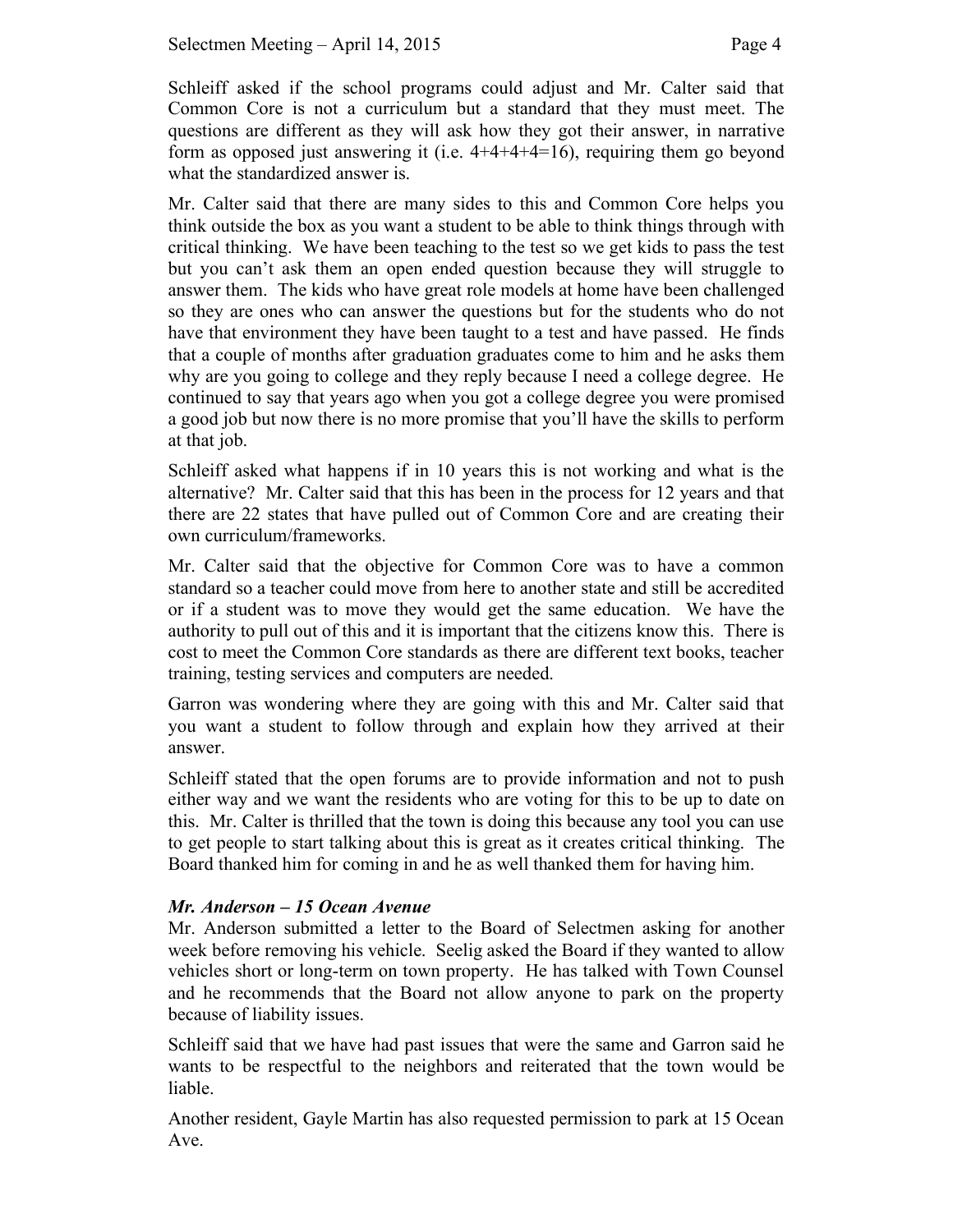Moved by Roy and seconded by Garron, the Board unanimously voted to deny Ms. Gayle Martin's request.

Mr. Anderson (present at meeting) said that there is a derby car there and just needs another week. Roy asked why he needed more time and he said that his friend is away and can't get the car on his property until he gets home. She then asked why he could not put it in his yard and he said he does not have a residence.

Garron said if just until this weekend … and Schleiff understood his hardship.

Seelig sent a letter to Mr. Anderson notifying him that the he had until today to get vehicles off property. Ms. Martin has a registered vehicle, plus two more that are registered and then there is Mr. Anderson's vehicle. Roy stated that this is not the first time for Mr. Anderson and Seelig said that this happened in January where he was asked him to remove the vehicle then had to be reminded then the vehicle came back.

Mr. Anderson said the guy who took care of the yard was given permission to use the property and he then told me I could park the car there not knowing that the town owned the property.

Schleiff was willing to let go until the weekend then asked how we would remove the vehicle and Seelig said through the Highway Surveyor.

Garron asked Mr. Anderson if the car will definitely be removed this weekend and he said most definite and apologized for putting the Board of Selectmen in this situation. Schleiff was willing to not take action until next week but Roy was not as she was thinking about the liability of the town, not just his car, but the others that are being parked there.

Moved by Schleiff and seconded by Garron, the Board voted as follows to not take action until next week:

| Michael J. Schleiff | $\sim$ | Yes            |
|---------------------|--------|----------------|
| Kim R. Roy          | $\sim$ | N <sub>0</sub> |
| Troy E. Garron      | $\sim$ | Yes            |

Seelig confirmed that it would be next Tuesday because Monday is a holiday and added that next Tuesday the Highway Surveyor will be contacted to put a barrier of some sort so that cars cannot be put on the property.

Moved by Roy and seconded by Garron, the Board unanimously voted to instruct the Highway Surveyor to protect the property from allowing vehicles to get back on the property.

# **MINUTES**

Moved by Garron and approved by Roy, the Board unanimously approved the following Selectmen Minutes:

Regular Session – January 13, 2015 Regular Session – February 24, 2015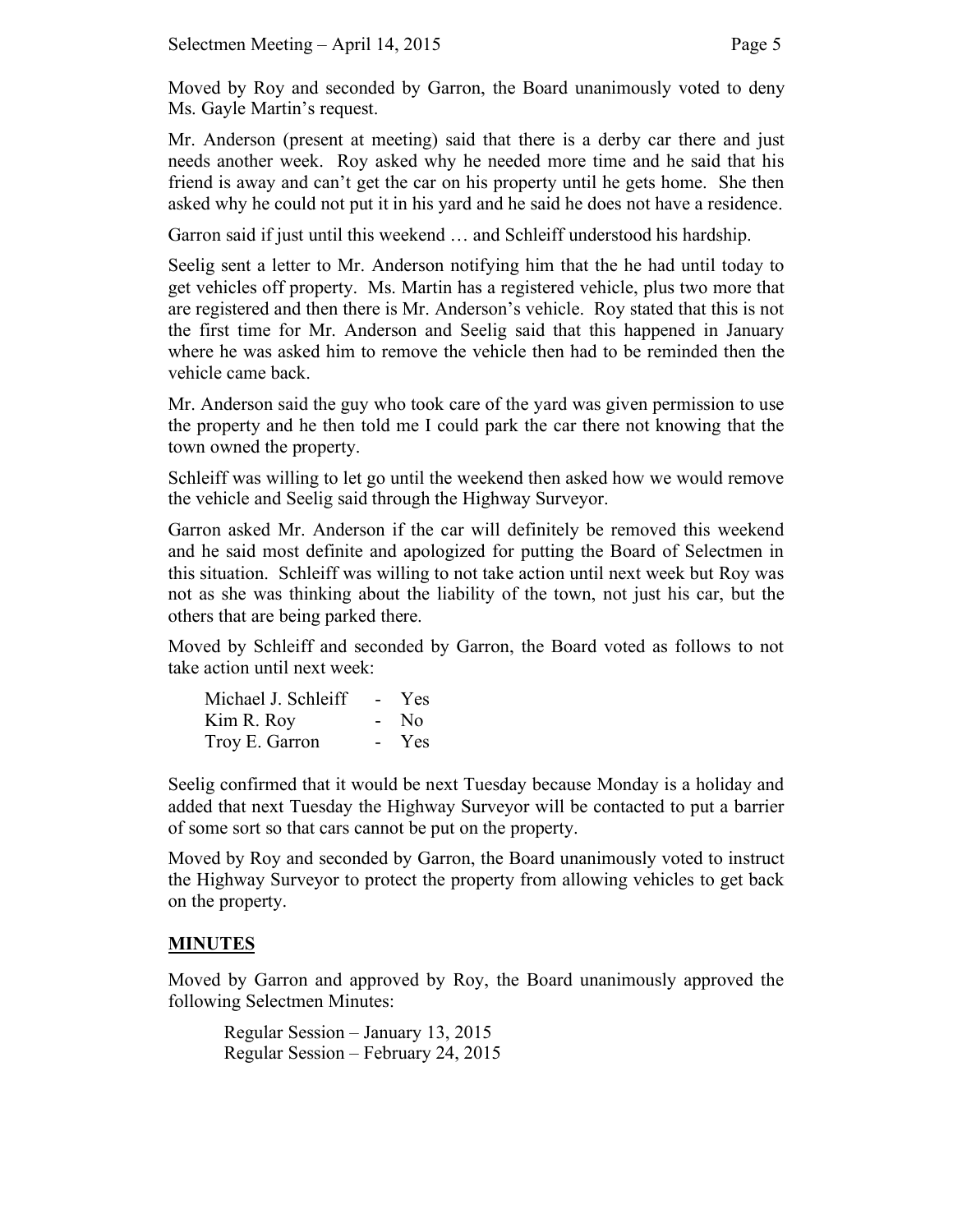# *John Shiavone – Broadcasting of Meetings*

Mr. Shiavone wanted to inform the BOS about what is happening with meetings on CHAT cable. They are having equipment issues on the educational and government channel so starting today on Mondays, Tuesdays and Wednesdays all BOS, Finance Committee and Elementary School Committee meetings are going to be broadcast on channel 13. They wanted the Board and public to know seeing as Town Meeting is approaching and want to get information to the public. The meetings are also are available online through YouTube.

# **AFFIRM COMMITMENT**

Moved by Garron and approved by Roy, the Board unanimously affirmed the following commitment:

Ambulance Commitment #3B \$ 25,544.32

# **APPROVED WARRANT AND COMMITMENT**

Moved by Garron and seconded by Roy, the Board unanimously approved payment of the following commitments and warrants:

| Vendor Warrant       | #87    | \$46,784.80 |
|----------------------|--------|-------------|
| Mobile Home Park Fee | # $04$ | \$5,160.00  |

Moved by Garron and seconded by Roy, the Board unanimously approved payment of the following Selectmen bills:

|                                                          | \$1,602.64 |
|----------------------------------------------------------|------------|
|                                                          | 20.60<br>S |
| Attorney Lawrence P. Mayo (legal services/March)         | \$3,401.87 |
| Deutsch Williams Brooks DeRensis & Holland, P.C. (legal) |            |
|                                                          | 390.00     |
|                                                          | \$1,467.89 |
|                                                          | \$2,228.00 |
| Lynch, Malloy, Marini, LLP (audit year end 6/30/14)      | \$1,000.00 |
| South Shore Woman's Resource Center (contract FY15)      | \$3,500.00 |

The Board acknowledged payment of the Selectmen Office Payroll for the week ending April 4, 2015 in the amount of \$ 6,229.64.

The Board acknowledged payment to the Treasurer for the following turnovers:

| TURNOVER | AMOUNT   |
|----------|----------|
| 2015-65  | \$60.00  |
| 2015-66  | \$700.00 |
| 2015-67  | \$ 75.00 |
|          |          |

# **GENERAL MAIL / DISCUSSIONS**

# Highway Vacancy

The Highway Surveyor has asked the Union for an extension to fill the vacancy caused by the termination of Ken Bartell. Seelig has not heard anything back from the Union and is still waiting to hear from the Highway Surveyor as to when he wants to start advertising.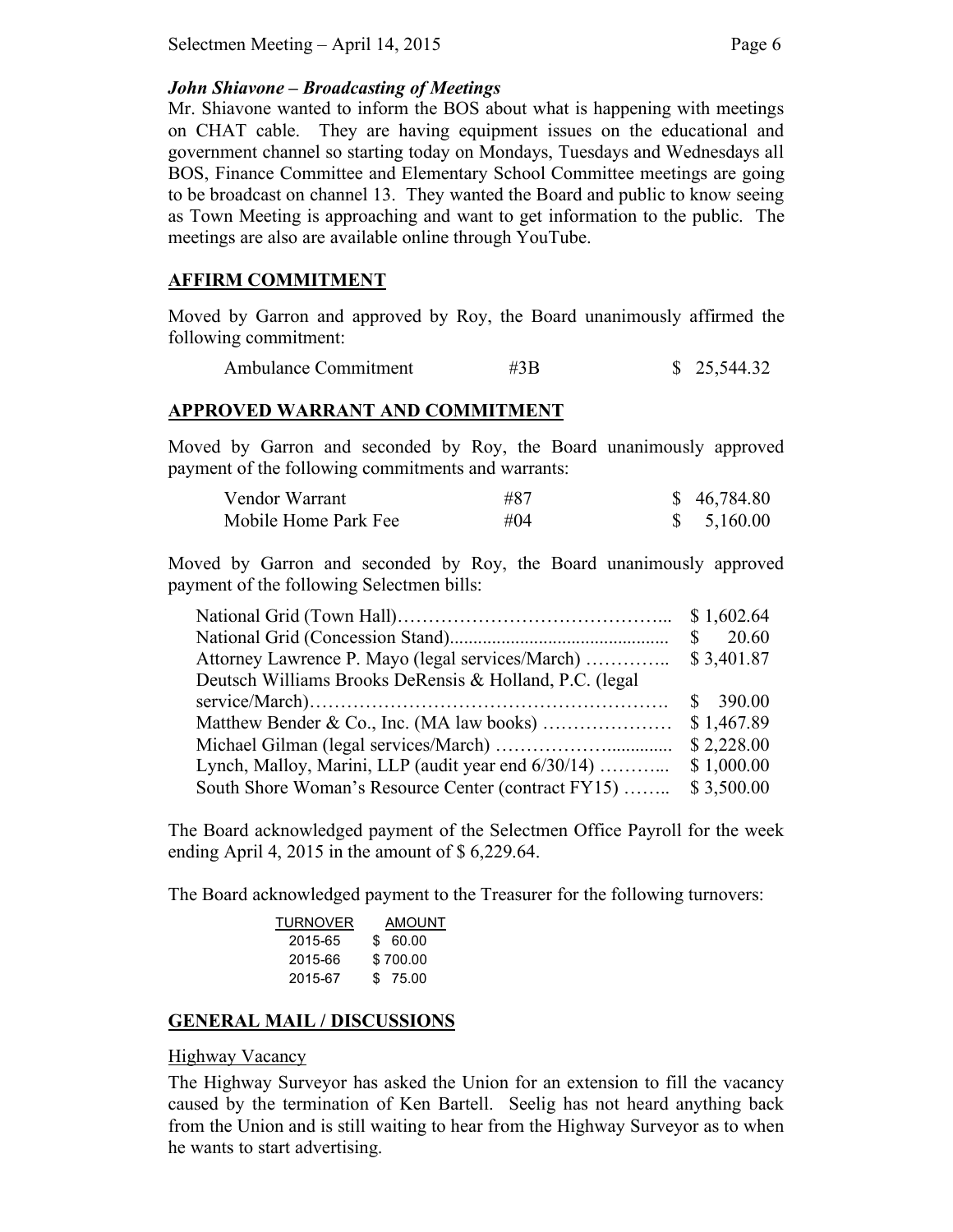## Norfolk County Tuition

The figure for FY2016 at the Agricultural High School is \$21,094. Seelig has notified the School Department and the Finance Committee in case this changes any of the numbers in the vocational budget.

#### Chapter 90 FY2016

The Governor's office has notified the Town that the Chapter 90 allocation for FY2016 is \$270,025. This figure is less than before because we have not had increase in population or accepted new roads. Seelig has notified the Highway Department and the Finance Committee.

## New Contact Person for Comcast

Michael Galla will replace Gerry Buckley (now Director of Government and Regulatory Affairs) as the Government Affairs Manager to the Town.

## Southeast Region Casino

The Board was cc'ed on a letter from Attorneys Philip Beauregard and Geore Leontire urging the Casino Commission to issue a casino license for the southeast region. No action needed from the Board but Seelig wanted them aware of the letter.

## Report of East & West Monponsett Ponds

The following is a report from Aquatic Control Technologies regarding treatment of the ponds:

#### *East Monponsett*

Aquatic Control Technologies have submitted the treatment program project description to NHESP for their review and approval under MESA. They don't anticipate any issues with receiving approval to move forward given that they have kept their treatment doses under the necessary 25 ppb for protection of the mussels. However, they are still awaiting an official response/approval from NHESP. They will check on the status of the NHESP review next week and will let Halifax know where things stand. In addition, they have requested an extension of the Superseding Order of Conditions for the project from MA DEP. They had initially intended to wait on addressing the OOCs until everything was finalized with NHESP, but due to the fact that we are progressing rapidly toward the treatment season, they decided to not delay and work on things concurrently. No specific pre-treatment survey date yet, but they are planning to grab the first round of water quality samples at West Monponsett the last week of April and would do a preliminary inspection of the vegetation growth the same day.

# *West Monponsett*

The revised management plan was submitted to NHESP for review and approval. They have not received official approval yet but based on their meeting do not anticipate any issues as they think the delay is merely a workload issue at NHESP. They still need to handle the OOC modification in Hanson and are hoping to have the request to them before the end of the week. They are planning to pick a day during the last week of April to begin the sampling.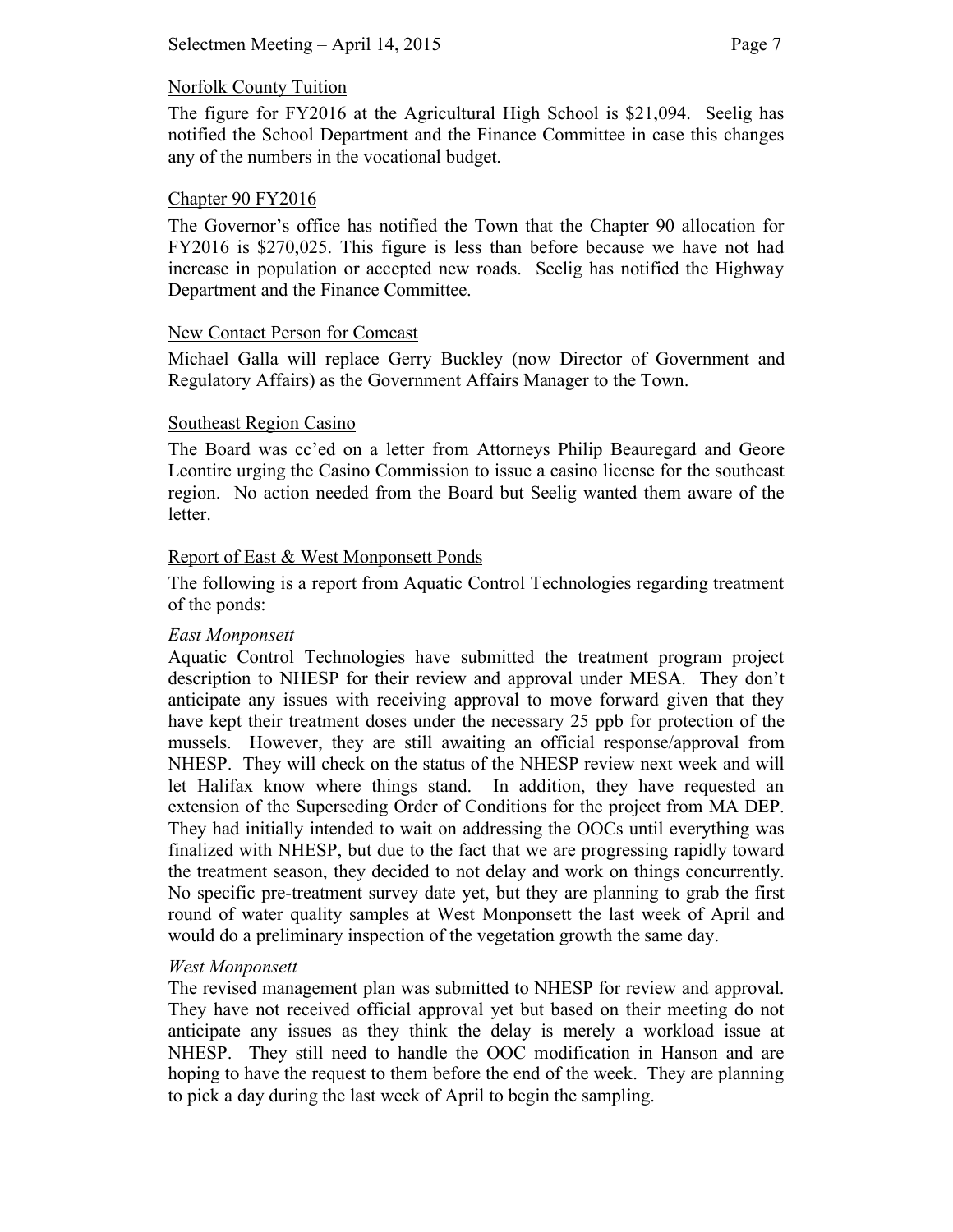## Lt. Governor Survey

On-line survey looking for examples of regulations, laws and mandates that can be changed/removed in order to deliver quality services to the Town's constituents in a more cost-effective manner. Seelig said that if the BOS has not completed the survey then he can them the link or set you up on one of the Town's computers.

## Audit

Draft copies of the Audit are available. The will be an Audit meeting on April 16<sup>th</sup> at 2 p.m. in the Selectmen's Meeting Room. Seelig stated that they can talk with the Auditors on the ways to deal with the deficiencies. Many of them were in the Treasurer-Collector office and seeing as the position will be newly elected next month Seelig said he then can point out the deficiencies with the newly appointed person and move forward about fixing the issues.

## Letter of Commendation - Officer Hingst

Michael Gray of Middleboro (Senior Staff instructor for Officer Hingst) passed along a letter that he received from Judith and Robert Cronin concerning their son who was going through a difficult situation which Officer Hingst assisted him through. Schleiff said that it was very nice to receive a letter regarding a job well done.

Moved by Roy and seconded by Garron, the Board unanimously voted to send a letter to Officer Hingst about a job well done and to cc the Police Chief and put letter in his file.

# Trailer Permit

There may be the possible need for a hearing on May  $12<sup>th</sup>$  for a trailer permit for 21 Larry Avenue. The permit expires on May  $24<sup>th</sup>$  but the Board meets on May  $12<sup>th</sup>$  and May  $26<sup>th</sup>$ . Resident believes that MGL Chapter 40A, Section 3 stating that trailers are allowed for twelve months when residences are destroyed supersedes the Town's by-law. The house was not destroyed just water damage. Seelig wanted the BOS aware that the resident will be upset if they have to have to come before the Board of Selectmen. Seelig requested an opinion from Town Counsel and he does not agree with what the resident states and our By-Law supersedes. If a hearing is needed Seelig is recommending that it start a little after 6:30 and he will send all the necessary paperwork to the resident.

#### Howland Disposal Service

Resident, Ellen Murphy cc'ed the BOS on a letter that she wrote to Howland Disposal Service thanking them for their service during the winter.

#### Opioid Coalition Conference

There will be a conference on May  $7<sup>th</sup>$  from 8:00 a.m. to 3:30 p.m. at the Shaw's Center in Brockton. Pre-registration is requested. Seelig has notified the departments.

#### Streetlight - 9 Spencer Drive

Seelig is waiting to hear back from National Grid about the status of the streetlight on the cul-de-sac.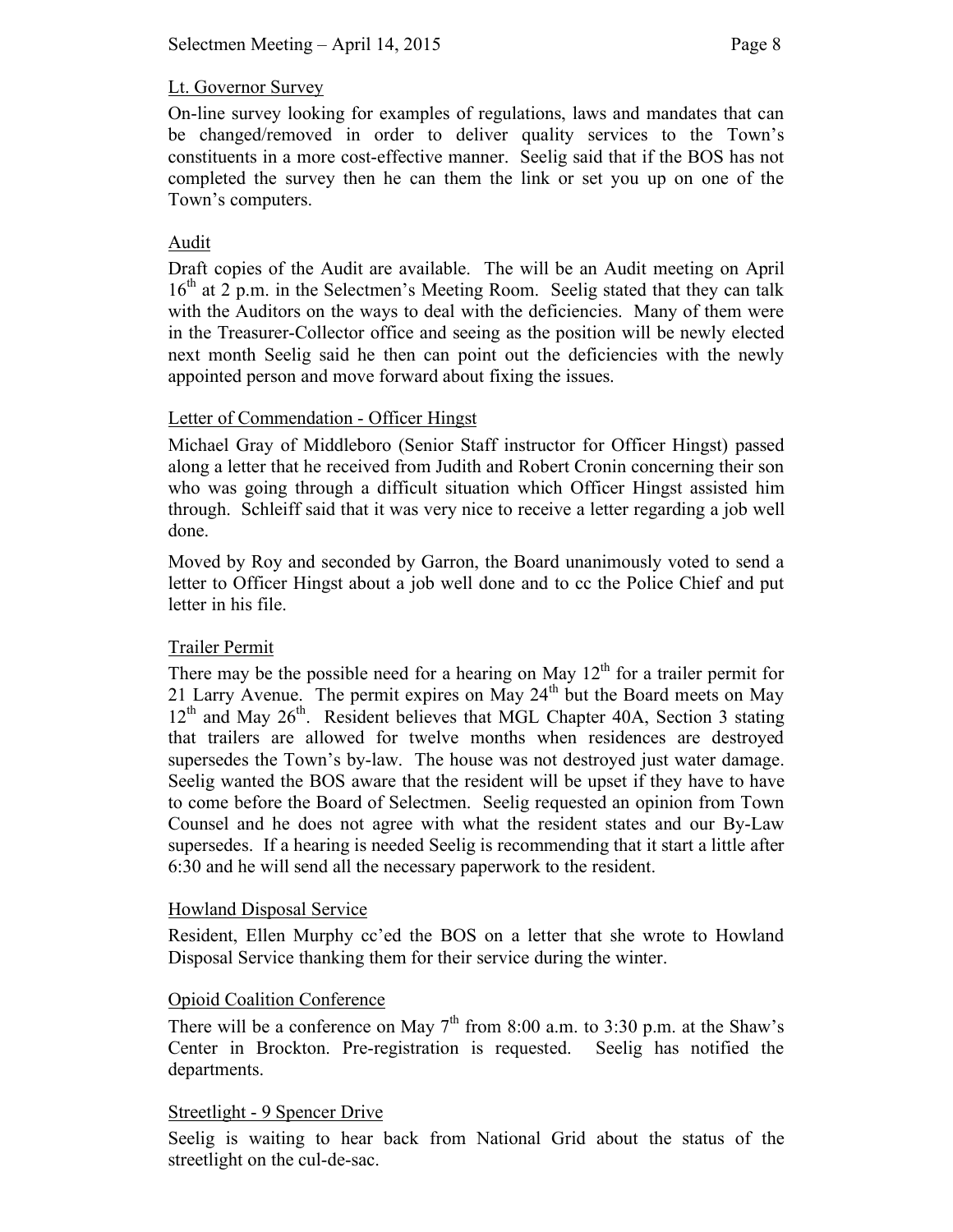# Planning Board/Zoning Amendment Hearings

The Planning Board will hold public hearings on May  $7<sup>th</sup>$  at 7:40 p.m. and 7:50 p.m. on the proposed changes (increase number of copies of the site plan proposal from 8 to 9 and add the Board of Selectmen as recipient and change the maps used for the floodplain zone). Seelig will be attending the hearings.

# Wetlands Notification

Roger Warren of Pembroke is building a new house in Pembroke, but it is near the Town line. He'll be taking down a shack in the buffer zone and doing some grading. The Board received notification because the Town owns an abutting property.

# Fire Chief Attending the National Fire Academy

Chief Viveiros has been selected to attend the New Fire Chief Program at the National Fire Academy in Emmitsburg, MD from May  $24<sup>th</sup>$  through the  $29<sup>th</sup>$ . The program is free of charge. Captain Cuozzo will be in command while he is away.

Schleiff asked if he would be taking the town vehicle and Roy said she thinks he is flying.

# Talent Bank Form - William McAvoy

A talent bank form has been submitted from William McAvoy expressing interest in serving on the Finance Committee. The form has been given to the Committee for consideration.

# Pothole Claim – Frank Bartolomeo

The claim submitted by Mr. Bartolomeo has been denied by Trident Insurance.

# Ambulance Abatement

Moved by Roy and seconded by Garron, the Board unanimously voted to abate the following amount from the Ambulance Account:

March 2015 FOR \$19,517.72.

# Town Hall Sign - Country Line Dance

Moved by Garron and seconded by Roy, the Board unanimously granted permission for Generations to put a sign up on the front lawn of the Town Hall publicizing "Line Dancing" from April  $19<sup>th</sup>$  to April  $25<sup>th</sup>$ .

# Solar Farm Ad Hoc Committee

The committee is requesting to add an eighth seat to the Committee and appoint Robert Gaynor (he has been attending the meetings).

Moved by Roy and seconded by Garron, the Board unanimously voted to expand the Committee to eight members (8) and appoint Robert Gaynor to the Committee.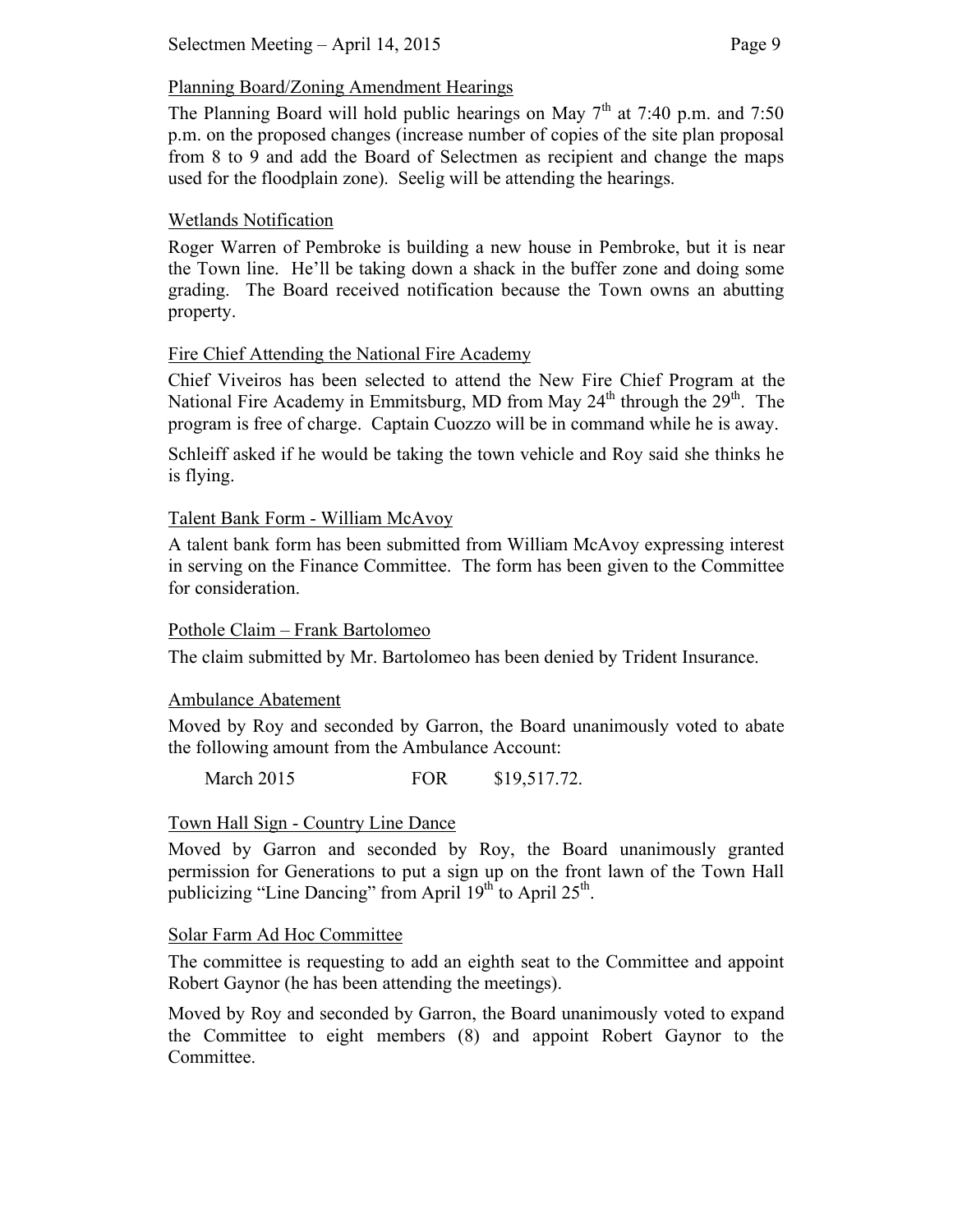#### Fuel Storage Permits

Seelig will move forward with sending letters to those who are in arrears stating that they should either pay the taxes or have a payment plan approved by the Treasurer no later than April  $28<sup>th</sup>$  and if they fail to do that, letters would go out on revocation hearings for May  $26<sup>th</sup>$ .

## Marathon Bombing Moment of Silence

Mayor Walsh is inviting all Massachusetts communities to hold a moment of silence at 2:49 p.m. on April  $15<sup>th</sup>$  and is asking municipal leaders across the State to join in observing April  $15<sup>th</sup>$  as "One Boston Day"

#### School Roof Project

Superintendent, John Tuffy, has submitted the letter of interest for the above project. He personally thanked both Charlie and Gerry for their help in providing information that was needed.

## Police Vehicle Windows

According to the Police Chief, there is no provision to "up-armor" the vehicles and he does not know who he would contract with for the upgrade. Schleiff added that if this trend continues then this issue will be discussed.

## Blackledge Farms/Chapter 40B

The hearing was continued on April  $13<sup>th</sup>$ . ZBA had sent out a reminder and welcomed comments from Boards and Committees.

#### Renewal of Gasoline/Diesel Fuel Contract

The Highway Surveyor has recommended that the Board renew the contract with Dennis K. Burke for gasoline/diesel fuel for FY2016.

Moved by Roy and seconded by Garron, the Board unanimously voted to continue the contract with Dennis K. Burke, Inc. for the delivery of Premium, Unleaded Gasoline and Diesel fuel to the Town of Halifax for the period July 1, 2015 to June 30, 2016.

#### OPEB Trust

The Board has approved the Trust and is ready for signatures. Seelig will notify the Trustees and advertise that the Town is looking for one member at-large.

#### HOPS Signs

The Town Clerk has approved to have a sign up at Town Election publicizing the Second Annual HOPS 5K road race and would also like to place signs on Town property.

## License – Transfer of AWLGS LLC to Om Hari Corp. – Lindys General Store

The above transfer for Lindy's General Store was approved by the ABCC and the license is ready to be signed by the Board. Board signed the license.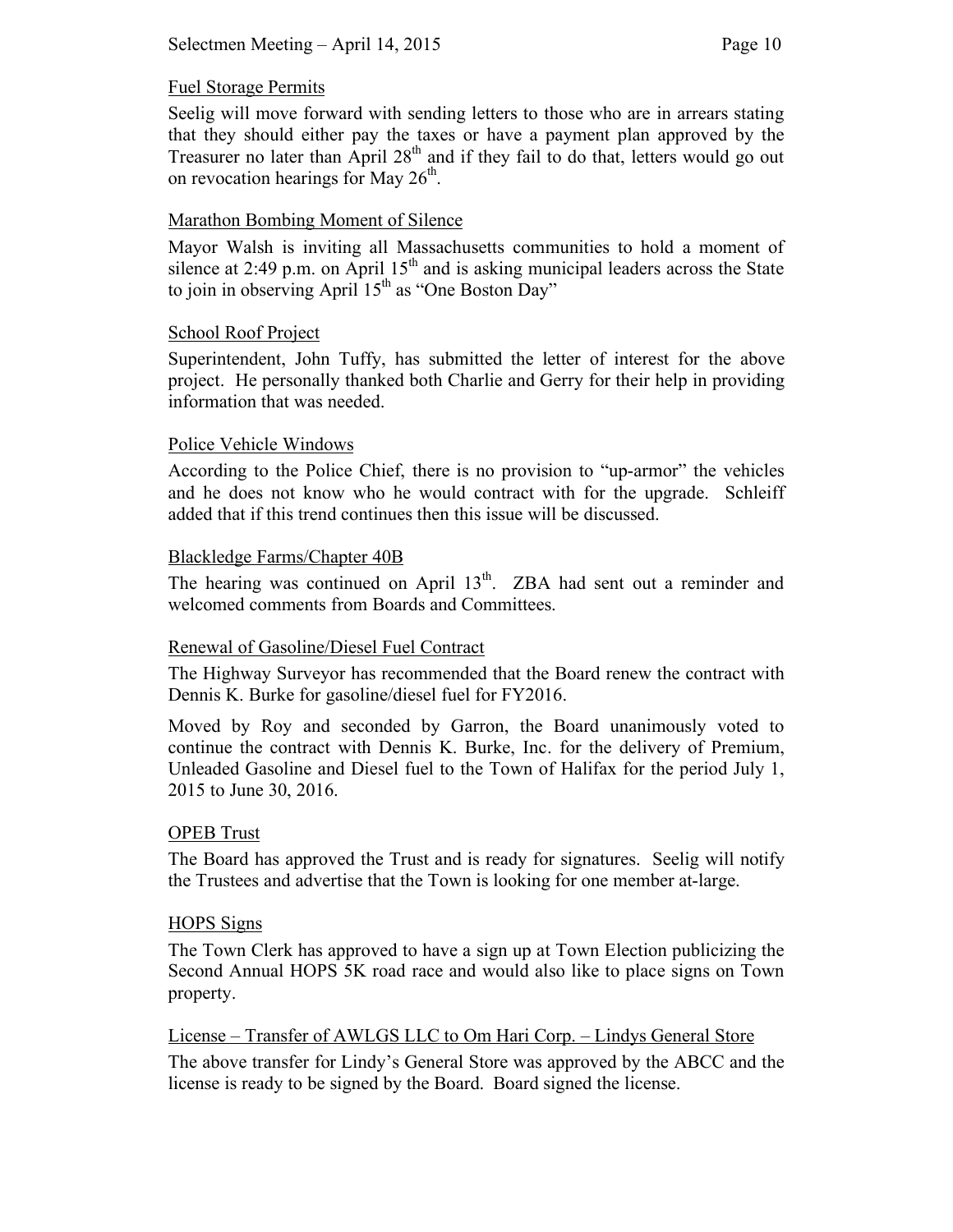#### Renewal - Junk Dealers License

Renewal letters have been sent to Mum's Secret Closet and Halifax Gold and Silver Coin Shop to renew their Junk Dealer's Licenses. Mum's Secret Closet has sent in her paperwork but as of this time the office has not received anything from Halifax Gold and Silver Coin Shop.

Moved by Garron and seconded by Roy, the Board unanimously voted to renew the Junk Dealer's license issued to Mum's Secret Closet located at 356 Monponsett Street.

#### Renewal - Junk Dealers License – Halifax Gold and Silver Coin Shop

Garron said that he would like reports from the police department for Halifax Gold and Silver. Schleiff stated that he has talk with the Police Chief and nothing has been going on – status quo and said he still has two weeks to get his paperwork in. Seelig said that if the office does not have anything by April  $28<sup>th</sup>$ then the Board does not have to renew. Garron added that he would like something in writing seeing there have been issues in the past.

#### Renewal Pool Table License ‐ The Tee Box

Moved by Garron seconded by Roy, the Board unanimously renewed the Pool Table License issued to d/b/a The Tee Box located at 284 Monponsett Street - Unit 205.

#### General Code/By-Laws

The Town Clerk and the Finance Committee have asked about the necessity of sending out changes in the by-laws to General Code at the cost of several thousand dollars each year. The alternative is use three-ring binders for those who need a paper copy and continue to maintain an on-line edition. Schleiff was fine with it as long as the departments don't have a problem.

#### Code of Conduct for Visitors

Discussion on April  $28<sup>th</sup>$ .

#### Randall/Hilliard Property

The Commonwealth, Town Counsel and Wildlands Trust are still working on a final version.

#### Town Clerk Hours

The increase in the budget is for the equivalent of 30 hours. This has been approved by the Finance Committee and they are recommending the increase.

#### Exterior Lighting at the School

Previously the question cam e up as to why the school lights were on throughout the night. Seelig looked into it and according to the head custodian, the exterior light times are as follows: between 6:45 p.m. and 7:30 p.m. depending on when daylight ends, and off at 11:15 p.m. This will ensure safety for our  $2<sup>nd</sup>$  shift custodians leaving for the night as well as Youth and Recreation activities. These are the times that have been used in the past for this time of year. The head custodian will have the  $2<sup>nd</sup>$  shift custodians verify operation.